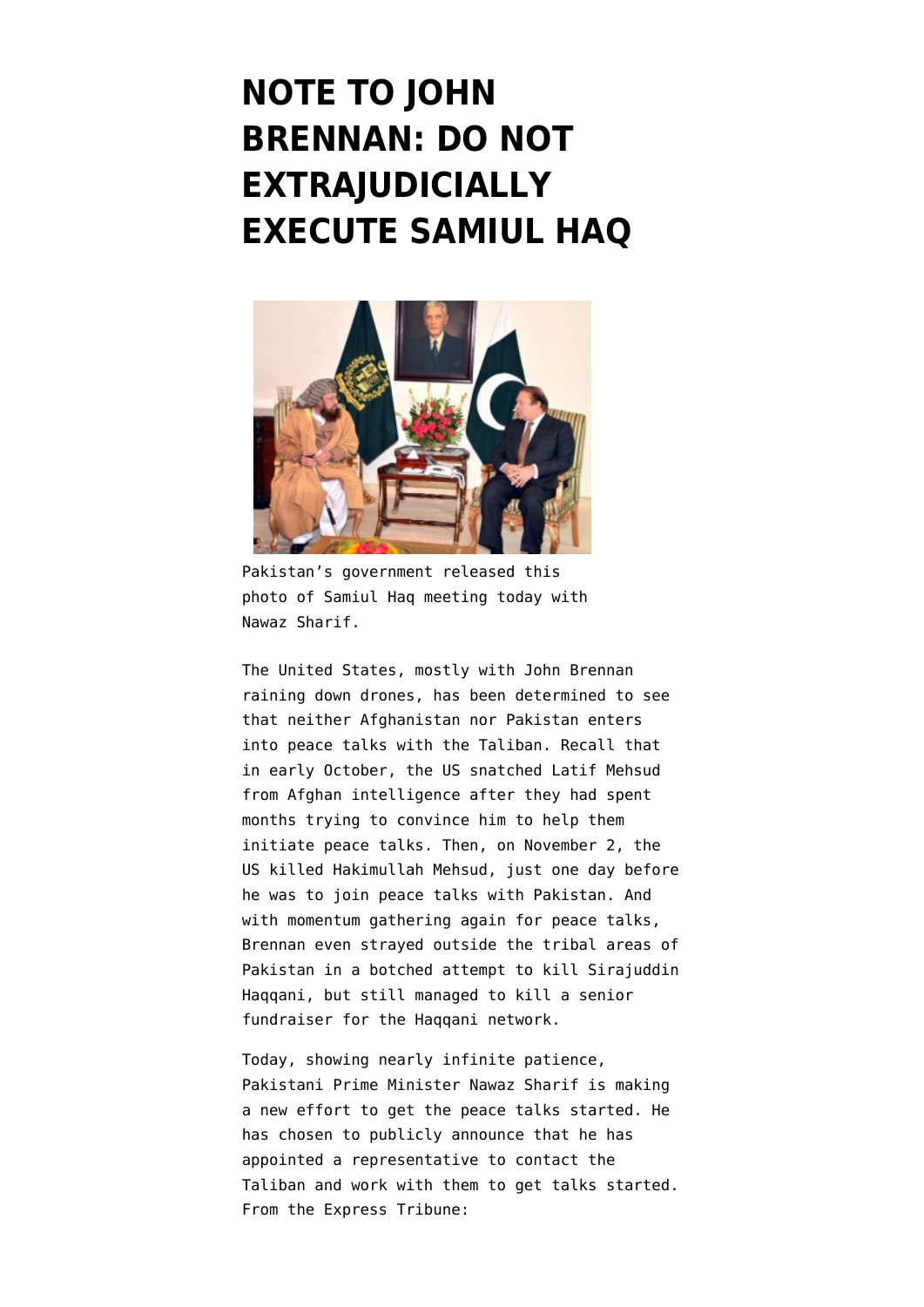In his attempt to revive the process of peace talks with the Tehreek-e-Taliban Pakistan (TTP) and its affiliates, Prime Minister Nawaz Sharif asked Samiul Haq to help in bringing the militant groups to the negotiation table, *Express News* reported on Tuesday.

Nawaz met the Jamiat Ulema-e-Islam Samiul Haq group (JUI-S) chief today for a one-on-one meeting at the Prime Minister House.

Talks with the Taliban was the main issue on the agenda and Haq assured the prime minister that he will use his influence to ensure the peace process progresses in the right direction.

Nawaz has been personally meeting various political and religious leaders in order to kick start the negotiation process with the militants.

Haq clearly knows who has been disrupting the previous attempts to get talks started. From [Dawn](http://www.dawn.com/news/1077524/pm-tasks-samiul-haq-to-revive-conditions-for-taliban-talks):

> The JUI-S chief told the prime minister that every time the government planned to talk peace with the militants, foreign powers tried to sabotage the process.

And just who might those foreign powers be? Especially the ones with the drones? From [Geo](http://www.geo.tv/article-132394-PM-gives-green-signal-to-Maulana-Samiul-Haq-for-talks-with-Taliban) [News](http://www.geo.tv/article-132394-PM-gives-green-signal-to-Maulana-Samiul-Haq-for-talks-with-Taliban):

> Talking to Geo News, Maulana Samiul Haq said that he met the prime minister on his request. He said to the best of his ability he would try to help resolve this issue and added that the core issue was to stall the drone attacks.

> US should understand that talks with Taliban were in the interest Pakistan as well as regional peace. He said when we